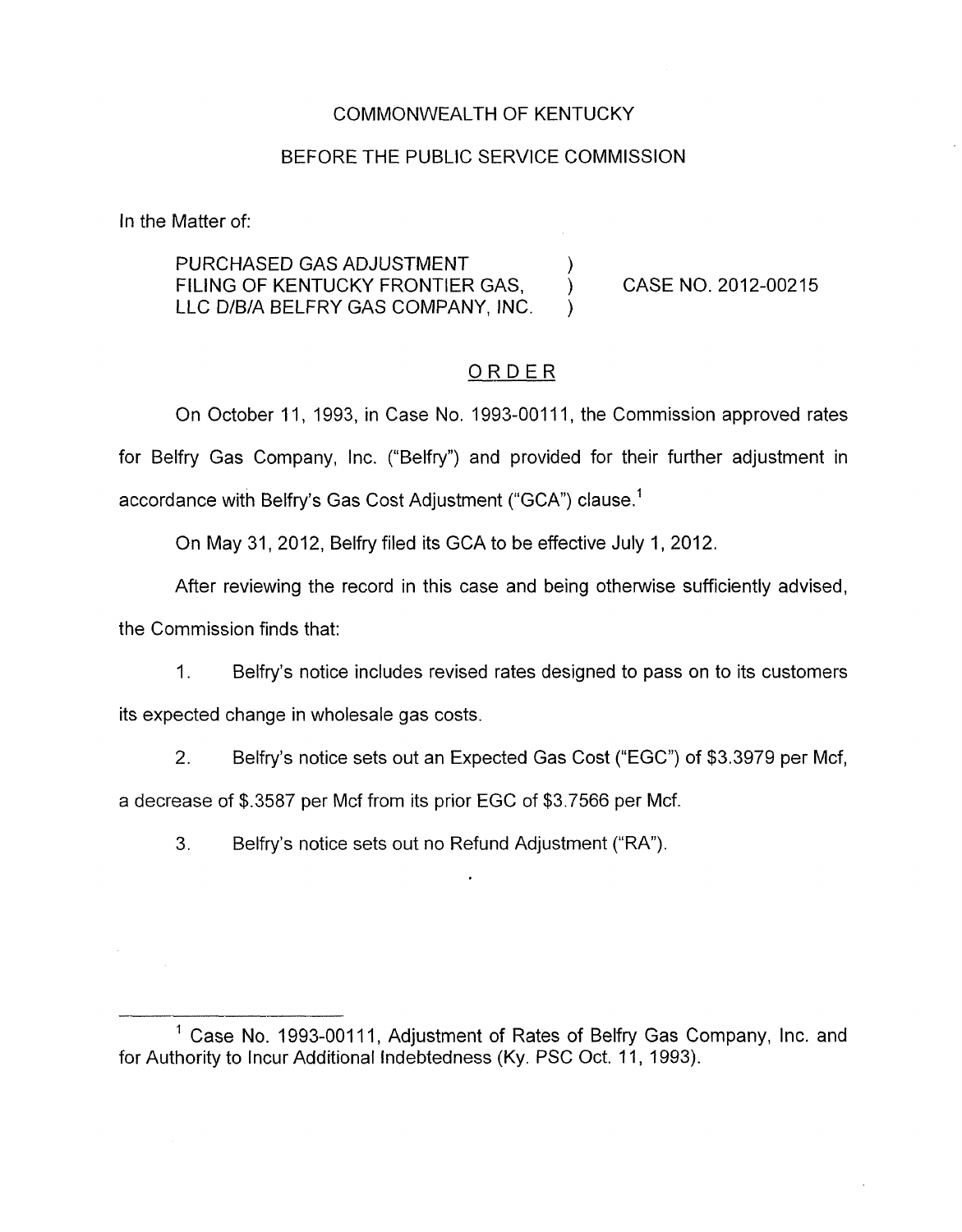4. Belfry's notice sets out a current quarter Actual Adjustment ("AA") of (\$.4818) per Mcf. Belfry's total AA is (\$.9045) per Mcf, which is a decrease of \$.3102 per Mcf from its previous total AA of (\$.5943) per Mcf.

5. Belfry's notice sets out no Balance Adjustment.

6. Belfry's GCA is \$2.4934 per Mcf, which is a decrease of \$.6689 per Mcf from its previous rate of \$3.1623 per Mcf.

*7.* The rates in the Appendix to this Order are fair, just, and reasonable, and should be approved for service rendered by Belfry on and after July 1, 2012.

IT IS THEREFORE ORDERED that:

1. The rates in the Appendix, attached hereto and incorporated herein, are approved for service rendered on and after July 1, 2012.

2. Within 20 days of the date of this Order, Belfry shall file with the Commission its revised tariff sheets setting out the rates authorized herein, reflecting that they were approved pursuant to this Order.

By the Commission

Commissioner Breathitt is abstaining from this proceeding.

РK ENTERED **JUN 22 2012** KENTUCKY PUBLIC SERVICE COMMISSION.

 $\overline{\wedge}$ ATTES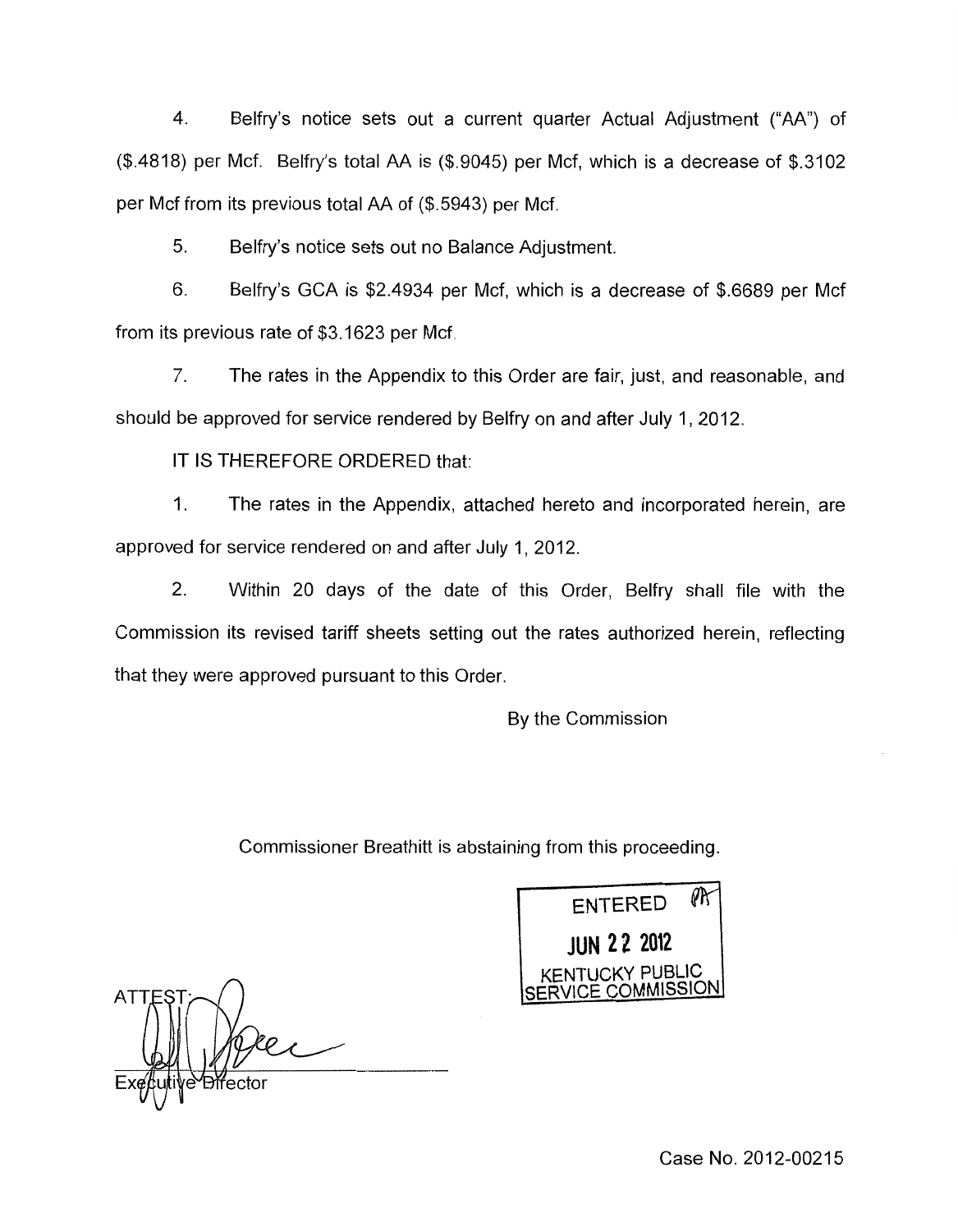#### APPENDIX

# APPENDIX TO AN ORDER OF THE KENTUCKY PUBLIC SERVICE COMMISSION IN CASE NO. 2012-00215 DATED **JUN 2 2 2012**

The following rates and charges are prescribed for the customers served by Belfry Gas Company, Inc. All other rates and charges not specifically mentioned herein shall remain the same as those in effect under authority of the Commission prior to the effective date of this Order.

# **RETAIL RATES:**

# Monthly usaqe

| <b>RETAIL RATES:</b>                     |                  |                                     |          |
|------------------------------------------|------------------|-------------------------------------|----------|
| Monthly usage                            | <b>Base Rate</b> | <b>Gas Cost</b><br>Recovery<br>Rate | Total    |
| First 1,000 cubic feet<br>(Minimum Bill) | \$4.2667         | \$2.4934                            | \$6.7601 |
| Over 1,000 cubic feet                    | \$2.7182         | \$2.4934                            | \$5.2116 |